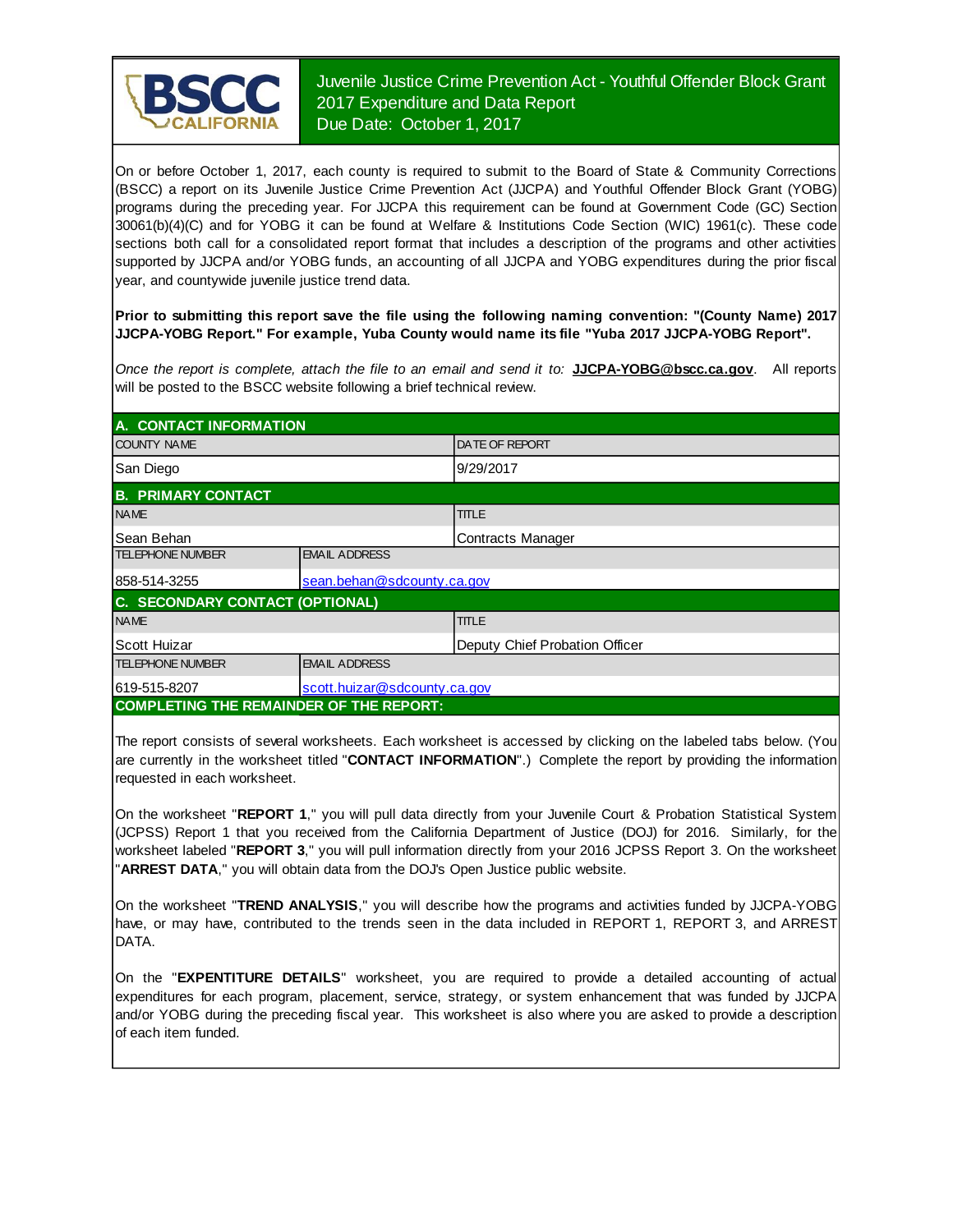#### **COUNTYWIDE JUVENILE JUSTICE DATA for:** *San Diego*

#### *In the blank boxes below, enter the data from your Report 1 received from DOJ as titled below:*

**Referrals of Juveniles to Probation Departments for Delinquent Acts, January 1 - December 31, 2016 Age by Referral Type, Gender, Race/Ethnic Group, Referral Source, Detention, Prosecutor Action, and Probation Department Disposition**

**Report 1**

#### **Probation Department Disposition**

| <b>Informal Probation</b> |       |
|---------------------------|-------|
| <b>Diversions</b>         |       |
| <b>Petitions Filed</b>    | 1.410 |

#### **Gender (OPTIONAL)**

| Male         |  |
|--------------|--|
| Female       |  |
| <b>TOTAL</b> |  |

#### **Race/Ethnic Group (OPTIONAL)**

#### **Please use this space to explain any exceptions and/or anomalies in the data reported above:**

In compiling the data needed for this new report format, methodological differences were discovered between the data extractions that the San Diego County's Probation Case Management System (PCMS) was providing to the Department of Justice's (DOJ) Juvenile Court and Probation Statistical System (JCPSS) and what Probation staff was querying for an overview of local data. There have been many changes and updates in the way the data are recorded in PCMS that are not supported in the original script or code that were created many years ago for the JCPSS feed. Probation staff is in the process of reviewing and updating the data extraction method that is provided for the JCPSS and those numbers will be updated in future reports.

The JCPSS report shows that there were zero cases for both Informal Probation and Diversion. However, after staff queried PCMS for 2016 data, it was found that there were 320 cases with Informal Probation, 2,800 diversion cases (referrals that came from both the Probation Community Intervention Officers and the community-based organizations that diverted youth), and 2,176 petitions filed (which is 766 more than what is stated in the JPCSS report).

| pation Department Disposition |       |
|-------------------------------|-------|
| <b>Informal Probation</b>     | 320   |
| <b>Diversions</b>             | 2,800 |
| <b>Petitions Filed</b>        | 2.176 |

#### **Probati**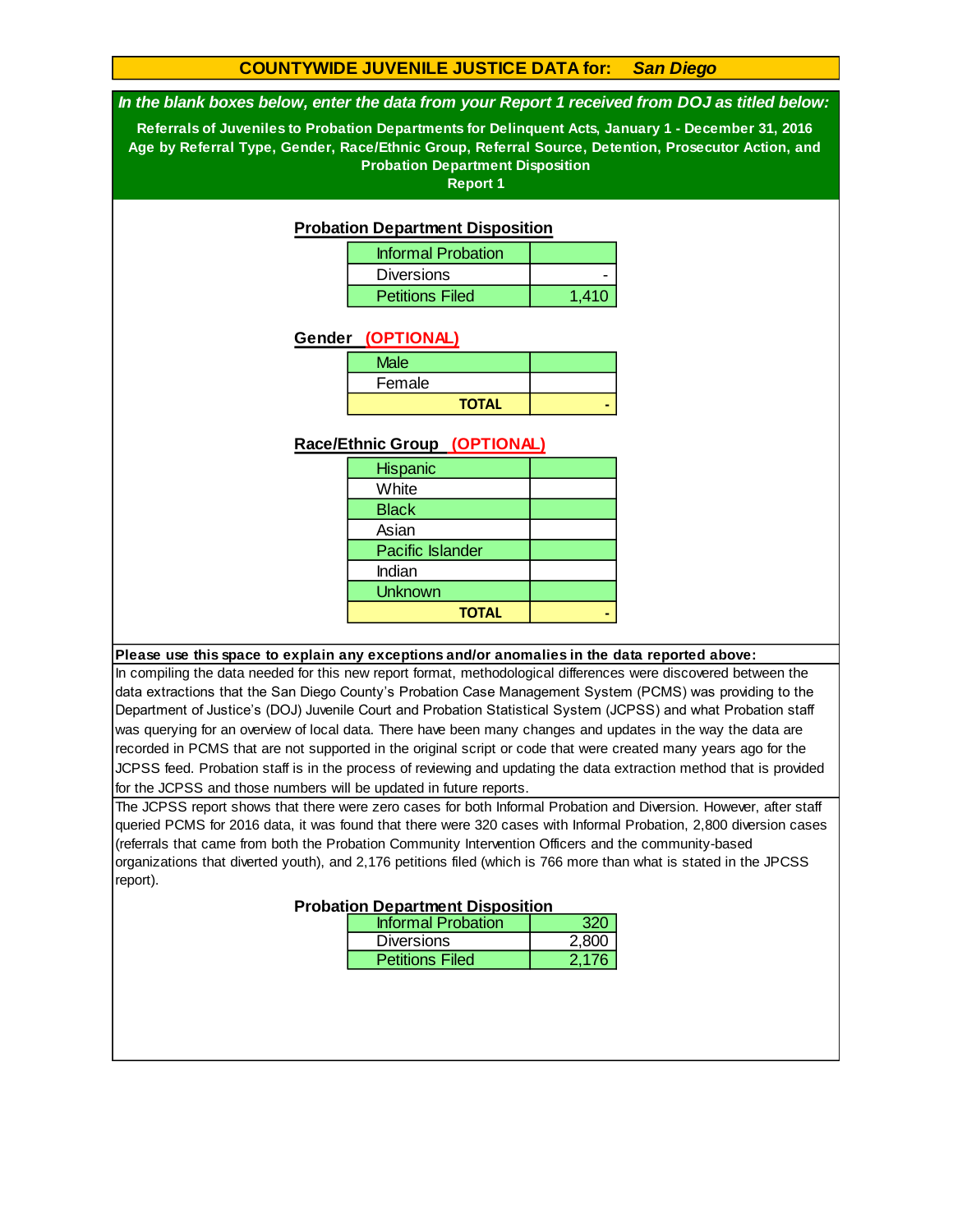#### **COUNTYWIDE JUVENILE JUSTICE DATA for:** *San Diego*

| In the blank boxes below, enter the data from your Report 3 received from DOJ as titled below:<br>Juvenile Court Dispositions Resulting From Petitions for Delinquesnt Acts, January 1 - December 31, 2016<br>Age by Petition Type, Sex, Race/Ethnic Group, Defense Representation, Court Disposition and Wardship Placement<br><b>Report 3</b> |                                |       |  |  |  |
|-------------------------------------------------------------------------------------------------------------------------------------------------------------------------------------------------------------------------------------------------------------------------------------------------------------------------------------------------|--------------------------------|-------|--|--|--|
| <b>Petition Type</b>                                                                                                                                                                                                                                                                                                                            |                                |       |  |  |  |
|                                                                                                                                                                                                                                                                                                                                                 | <b>New</b>                     | 1,070 |  |  |  |
|                                                                                                                                                                                                                                                                                                                                                 | Subsequent                     | 340   |  |  |  |
|                                                                                                                                                                                                                                                                                                                                                 | <b>TOTAL</b>                   | 1,410 |  |  |  |
| <b>Court Disposition</b>                                                                                                                                                                                                                                                                                                                        |                                |       |  |  |  |
|                                                                                                                                                                                                                                                                                                                                                 | <b>Informal Probation</b>      | 293   |  |  |  |
|                                                                                                                                                                                                                                                                                                                                                 | Non-Ward Probation             | 8     |  |  |  |
|                                                                                                                                                                                                                                                                                                                                                 | <b>Wardship Probation</b>      | 973   |  |  |  |
|                                                                                                                                                                                                                                                                                                                                                 | Diversion                      | 6     |  |  |  |
|                                                                                                                                                                                                                                                                                                                                                 | Deferred Entry of Judgement    | 35    |  |  |  |
|                                                                                                                                                                                                                                                                                                                                                 | <b>Wardship Placements</b>     |       |  |  |  |
|                                                                                                                                                                                                                                                                                                                                                 | <b>Own/Relative's Home</b>     | 592   |  |  |  |
|                                                                                                                                                                                                                                                                                                                                                 | Non-Secure County Facility     | 212   |  |  |  |
|                                                                                                                                                                                                                                                                                                                                                 | <b>Secure County Facility</b>  | 96    |  |  |  |
|                                                                                                                                                                                                                                                                                                                                                 | <b>Other Public Facility</b>   |       |  |  |  |
|                                                                                                                                                                                                                                                                                                                                                 | <b>Other Private Facillity</b> | 64    |  |  |  |
|                                                                                                                                                                                                                                                                                                                                                 | Other                          |       |  |  |  |
|                                                                                                                                                                                                                                                                                                                                                 | California Youth Authority*    | 9     |  |  |  |
|                                                                                                                                                                                                                                                                                                                                                 | <b>TOTAL</b>                   | 973   |  |  |  |
|                                                                                                                                                                                                                                                                                                                                                 | <b>Subsequent Actions</b>      |       |  |  |  |
|                                                                                                                                                                                                                                                                                                                                                 | <b>Technical Violations</b>    | 2,220 |  |  |  |

#### **Please use this space to explain any exceptions and/or anomalies in the data reported above:**

As mentioned in report 1, there were significant differences between the JCPSS report and what staff was able to query via PCMS. Specifically, 766 more petitions and 56 more wardship placements.

| <b>Petition Type</b>            |       |
|---------------------------------|-------|
| <b>New</b>                      | 1,826 |
| Subsequent (6)                  | 350   |
| <b>TOTAL (2)</b>                | 2,176 |
| <b>Court Disposition</b>        |       |
| Informal Probation (3)          | 140   |
| Non-Ward Probation (3)          |       |
| <b>Wardship Probation (3)</b>   | 1,029 |
| Diversion (1)                   |       |
| Deferred Entry of Judgement (1) | 5     |
| <b>Wardship Placements</b>      |       |
| Own/Relative's Home (4)         | 730   |
| Non-Secure County Facility (4)  | 5     |
| Secure County Facility (5)      | 248   |
| Other Public Facility (4)       | 5     |
| Other Private Facillity (4)     | 8     |
| Other (4)                       | 28    |
| California Youth Authority (5)  | 5     |
| <b>TOTAL</b>                    | 1,029 |
| <b>Subsequent Actions</b>       |       |
| <b>Technical Violations (7)</b> |       |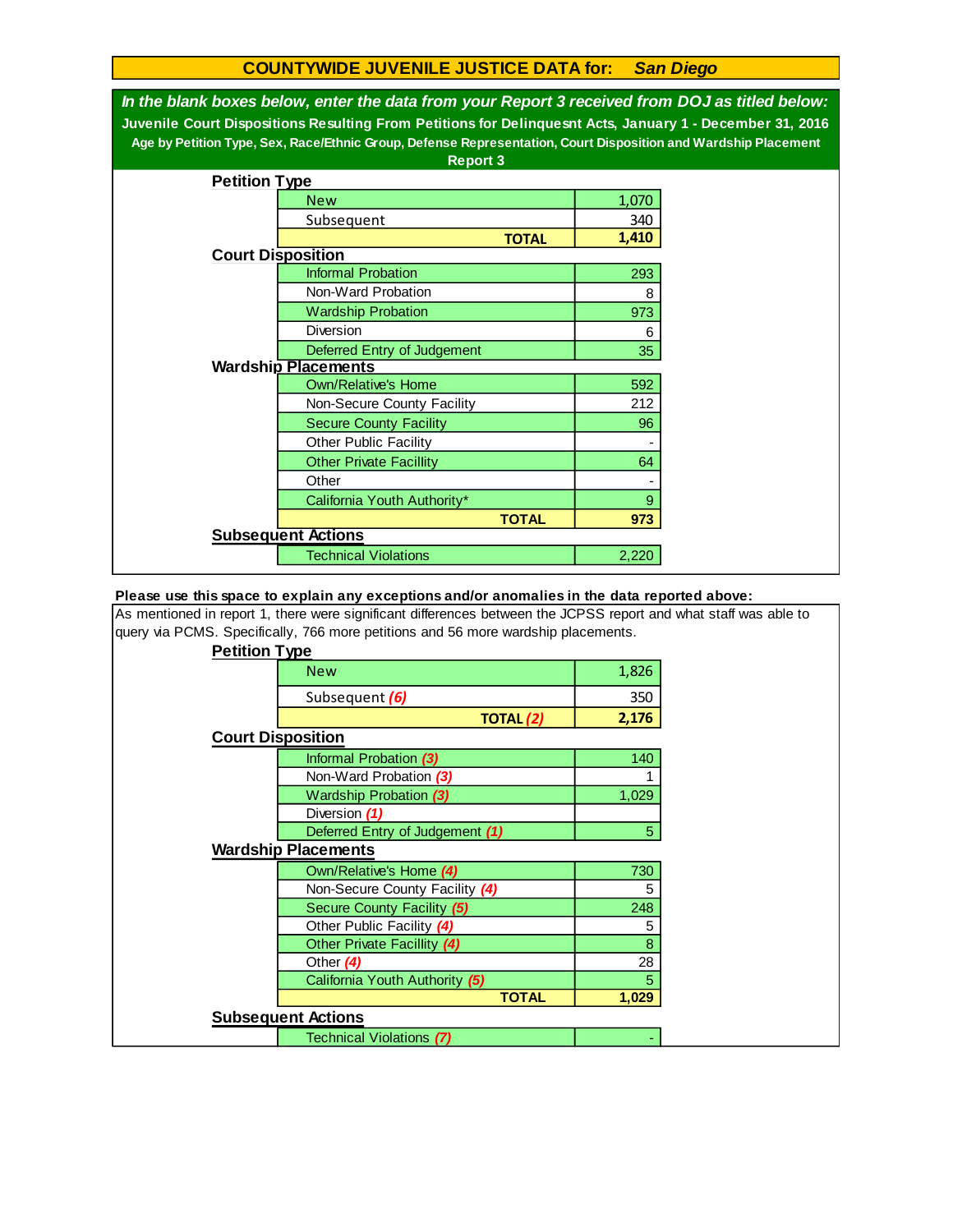# **Race/Ethnic Group (OPTIONAL) COUNTYWIDE JUVENILE JUSTICE DATA for:** *San Diego* **Hispanic TOTAL 5,462 Gender (OPTIONAL) Male** Female Felony Arrests 1,321 Misdemeanor Arrests *In the blank boxes below, enter your juvenile arrest data from last year. Arrest data by county can be found at:* **Other https://openjustice.doj.ca.gov/crime-statistics/arrests**  3,344 Status Arrests **797 Arrests TOTAL - TOTAL - Black White**

**Please use this space to explain any exceptions and/or anomalies in the data reported above:**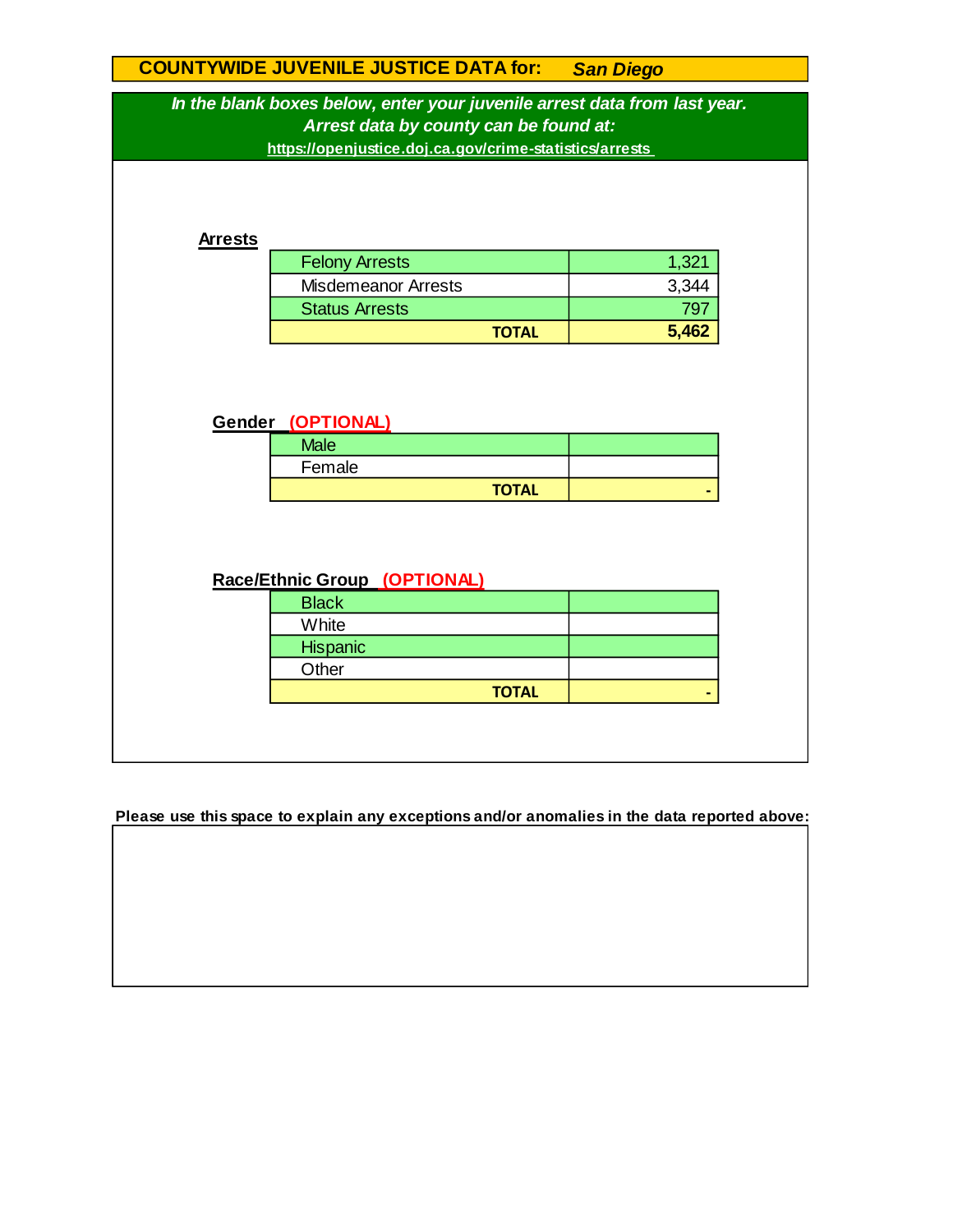### **ANALYSIS OF COUNTYWIDE TREND DATA for:** *San Diego*

### **Government Code Section 30061(b)(4)(C)(iv) & WIC Section 1961(c)(3)**

Provide <sup>a</sup> summary description or analysis, based on available information, of how the programs, placements, services, strategies or system enhancements funded by JJCPA-YOBG have, or may have, contributed to, or influenced, the juvenile justice data trends identified in this report.

Similar to all California counties, San Diego County has experienced a decline in the juvenile arrest rate. Specifically, there was an 18 percent decrease in juvenile arrests from 2014 to 2015 and a 53 percent decrease from 2011 to 2015 (Burke, 2016). The San Diego County Probation Department has also seen a 52 percent decline in their juvenile population numbers from 2010 to 2015 (County of San Diego Probation Department Annual Report, 2015). Coupled with research that shows detention increases the likelihood of a youth returning to prison, the San Diego County Probation Department has made significant changes to reduce or divert youth from detention. Additionally, the Probation Department has been committed to using JJCPA-YOBG funds to create a continuum of care and has had a long and extensive history of collaborating with partners and stakeholders in the community to increase the opportunity for youth to receive and access services in the communities they live in.

With the research and programs focused more on prevention and diversion services than in the past, San Diego County utilized more programs based on best practices and evidence-based principles. For example, the CAT program (which is funded by JJCPA) represents a collaboration between the San Diego County Probation Department and various community-based organizations throughout the region. Prevention and lowlevel intervention services are provided in the CAT program addresses issues a youth may have. In FY 2014–2015, diversion services moved from the San Diego County Department of Health and Human Services to the Probation Department under the CAT program. This change allowed for the continuum of services for atrisk youth county-wide to be served under the same umbrella of family-based services. The focus on prevention is reflected in the numbers of youth served in the JJCPA funded programs in calendar year 2016. There were a total 3,364 participants; and of those youth, 2,441 were in the CAT/Diversion program.

On the other end of the service continuum, the San Diego County Probation Department has seen a reduction in the numbers of higher risk juveniles served through the Youthful Offender Block Grant (YOBG) over the past five years. In FY 2011-2012 the number of youth booked totaled 2,971 youth. By FY 2016-2017, the number of youth booked into detention 1,620 youth, an overall reduction of more than 45% from FY 2011-2012. This may be due in part to services implemented within the last two to three years, such as trauma counseling, remedial education, and specific motivational programs, such as a running club, outdoor/garden therapy and group counseling funded by YOBG.

These auxiliary programs are San Diego County's response to the need to provide more in-depth diversion services as alternatives to juvenile detention and they also serve as an introduction to successful community involvement for the juveniles. Additionally, although not funded by JJCPA or YOBG, the San Diego County Probation Department has initiated a pilot program called Family Therapy Services to provide in-home family counseling to Probation juveniles who are at risk of justice involvement. It is our hope that this counseling program will strengthen the downward trend in arrest and recidivism statistics by providing social support to families who may be experiencing trauma, chronic financial stress, and a lack of opportunity to connect to available community services. The County of San Diego Probation Department expects to see a continued decline in the juvenile arrest rate and subsequent justice involvement and will continue to utilize JJCPA and YOBG funding to help expand services and programs where there is the greatest need in collaboration with all community-based organizations and partners.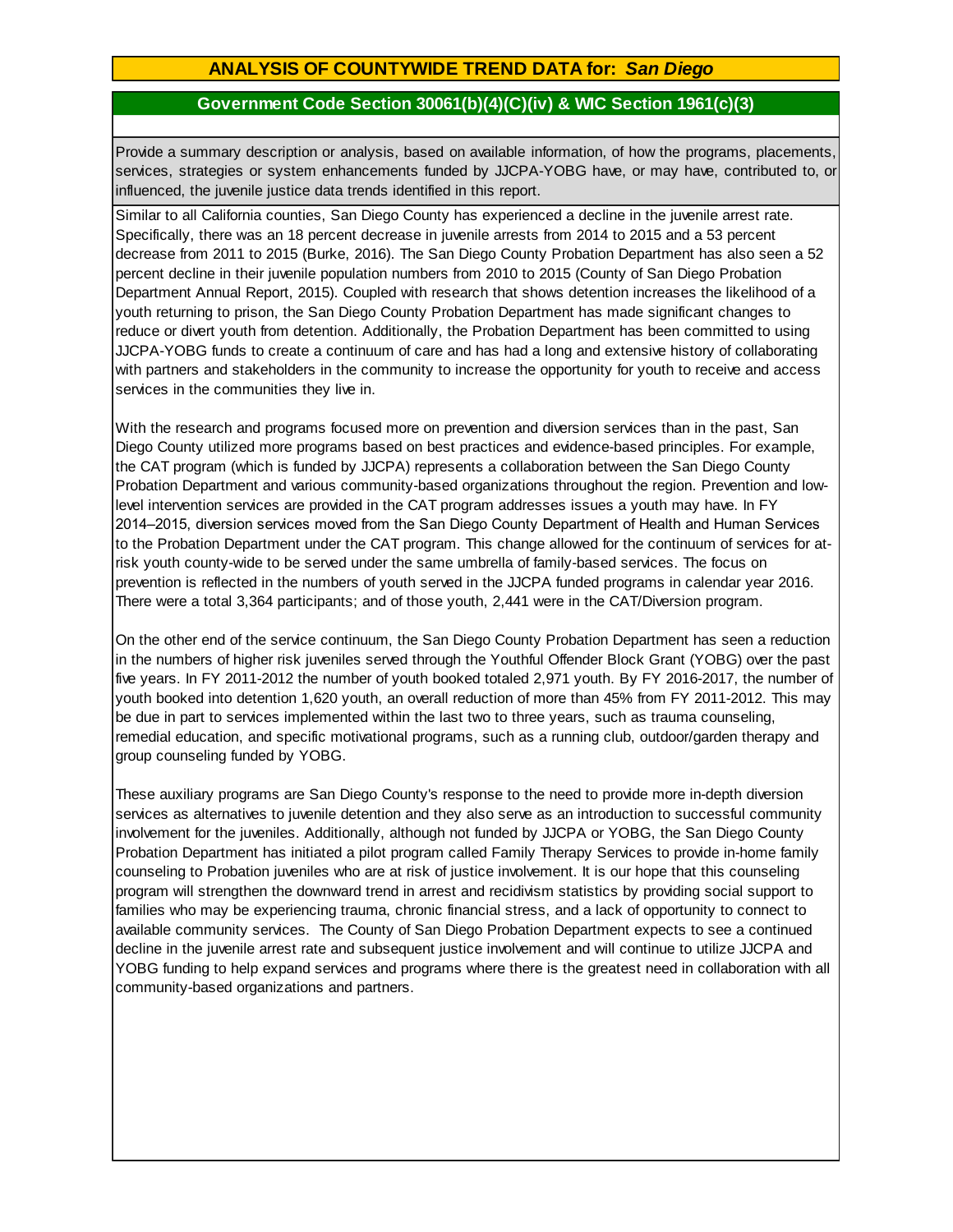Use the template(s) below to report the programs, placements, services, strategies, and/or system enhancements you funded in the preceding fiscal year. Use <sup>a</sup> separate template for each program, placement, service, strategy, or system enhancement that was supported with JJCPA and/or YOBG funds. If you need more templates than provided, copy and paste additional templates below the last Accounting of Expenditures template.

Start by indicating the name of the first program, placement, service, strategy, or system enhancement that was funded with JJCPA and/or YOBG funds last year. Next indicate the expenditure category using the drop down list provided in the Expenditure Category portion on each of the templates.

|                   | Code | <b>Expenditure Category</b>             | Code | <b>Expenditure Category</b>                   |
|-------------------|------|-----------------------------------------|------|-----------------------------------------------|
| <b>Placements</b> | 1    | Juvenile Hall                           | 5    | Private Residential Care                      |
|                   | 2    | Ranch                                   | 6    | Home on Probation                             |
|                   | 3    | Camp                                    | 7    | Other Placement                               |
|                   | 4    | Other Secure/Semi-Secure Rehab Facility |      |                                               |
|                   | Code | <b>Expenditure Category</b>             | Code | <b>Expenditure Category</b>                   |
| <b>Direct</b>     | 8    | Alcohol and Drug Treatment              | 26   | Life/Independent Living Skills                |
| <b>Services</b>   | 9    | <b>After School Services</b>            |      | Training/Education                            |
|                   | 10   | Aggression Replacement Therapy          | 27   | Individual Mental Health Counseling           |
|                   | 11   | Anger Management Counseling/Treatment   | 28   | Mental Health Screening                       |
|                   | 12   | Development of Case Plan                | 29   | Mentoring                                     |
|                   | 13   | <b>Community Service</b>                | 30   | Monetary Incentives                           |
|                   | 14   | Day or Evening Treatment Program        | 31   | Parenting Education                           |
|                   | 15   | Detention Assessment(s)                 | 32   | Pro-Social Skills Training                    |
|                   | 16   | <b>Electronic Monitoring</b>            | 33   | <b>Recreational Activities</b>                |
|                   | 17   | Family Counseling                       | 34   | Re-Entry or Aftercare Services                |
|                   | 18   | <b>Functional Family Therapy</b>        | 35   | Restitution                                   |
|                   | 19   | Gang Intervention                       | 36   | Restorative Justice                           |
|                   | 20   | Gender Specific Programming for Girls   | 37   | Risk and/or Needs Assessment                  |
|                   | 21   | Gender Specific Programming for Boys    | 38   | <b>Special Education Services</b>             |
|                   | 22   | <b>Group Counseling</b>                 | 39   | Substance Abuse Screening                     |
|                   | 23   | <b>Intensive Probation Supervision</b>  | 40   | <b>Transitional Living Services/Placement</b> |
|                   | 24   | Job Placement                           | 41   | Tutoring                                      |
|                   | 25   | Job Readiness Training                  | 42   | Vocational Training                           |
|                   |      |                                         | 43   | <b>Other Direct Service</b>                   |
|                   | Code | <b>Expenditure Category</b>             | Code | <b>Expenditure Category</b>                   |
| Capacity          | 44   | Staff Training/Professional Development | 48   | <b>Contract Services</b>                      |
| Building/         | 45   | <b>Staff Salaries/Benefits</b>          | 49   | Other Procurements                            |
| Maintenance       | 46   | Capital Improvements                    | 50   | Other                                         |
| <b>Activities</b> | 47   | Equipment                               |      |                                               |

#### **List of Expenditure Categories and Associated Numerical Codes**

For each program, placement, service, strategy, or system enhancement, record actual expenditure details for the preceding fiscal year. Expenditures will be categorized as coming from one or more of three funding sources - JJCPA funds, YOBG funds, and other funding sources (local, federal, other state, private, etc.). Be sure to report all JJCPA and YOBG expenditures for the preceding fiscal year irrespective of the fiscal year during which the funds were allocated. Definitions of the budget line items are provided on the next page.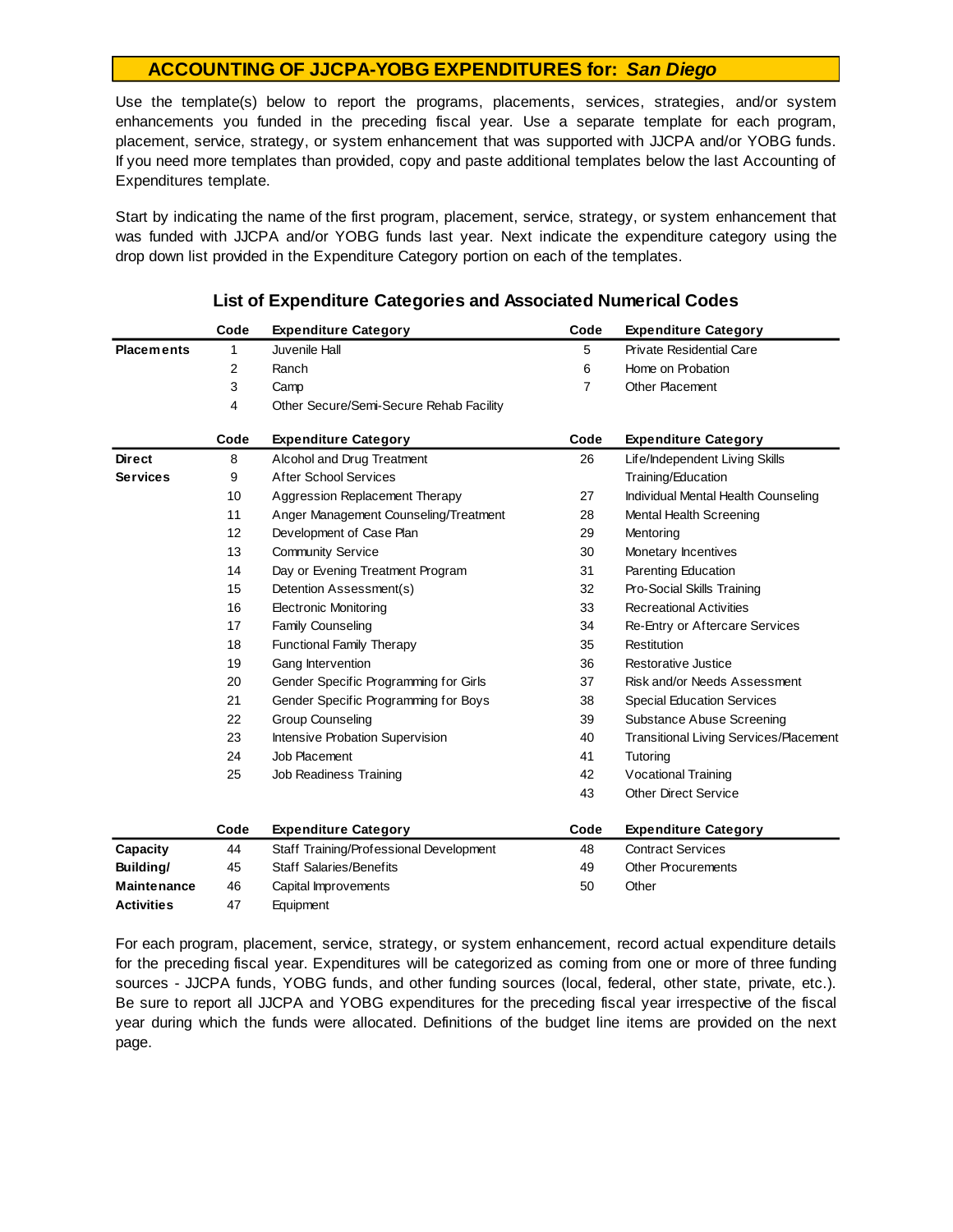**Salaries and Benefits** includes all expenditures related to paying the salaries and benefits of county probation (or other county department) employees who were directly involved in grant-related activities.

**Services and Supplies** includes expenditures for services and supplies necessary for the operation of the project (e.g., lease payments for vehicles and/or office space, office supplies) and/or services provided to participants and/or family members as part of the project's design (e.g., basic necessities such as food, clothing, transportation, and shelter/housing; and related costs).

**Professional Services** includes all services provided by individuals and agencies with whom the County contracts. The county is responsible for reimbursing every contracted individual/agency.

**Community-Based Organizations (CBO)** includes all expenditures for services received from CBO's. **NOTE**: If you use JJCPA and/or YOBG funds to *contract with <sup>a</sup> CBO, report that expenditure on this line item rather than on the Professional Services line item.*

**Fixed Assets/Equipment** includes items such as vehicles and equipment needed to implement and/or operate the program, placement, service, etc. (e.g., computer and other office equipment including furniture).

**Administrative Overhead** includes all costs associated with administration of the program, placement, service, strategy, and/or system enhancement being supported by JJCPA and/or YOBG funds.

Use the space below the budget detail to provide a narrative description for each program, placement, service, strategy, and/or system enhancement that was funded last year. *To do so, double click on the response box provided for this purpose.* 

Repeat this process as many times as needed to fully account for all programs, placements, services, strategies, and systems enhancements that were funded with JJCPA and/or YOBG during the last fiscal year. Keep in mind that this full report will be posted on the BSCC website in accordance with state law.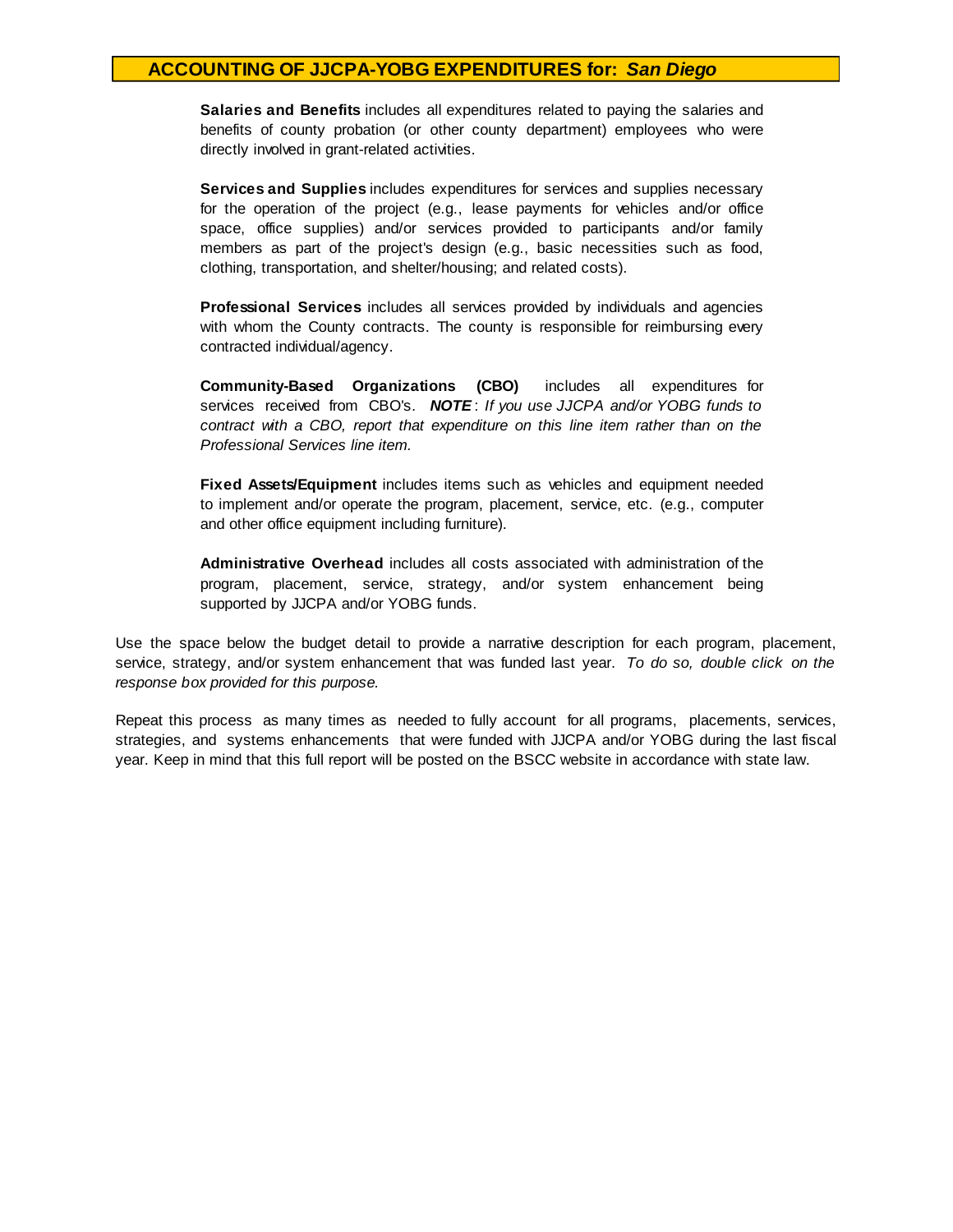| 1. Program, Placement, Service, Strategy, or System Enhancement         |                                                       |           |    |  |                 |
|-------------------------------------------------------------------------|-------------------------------------------------------|-----------|----|--|-----------------|
| Name of program, placement, service,<br>strategy or system enhancement: | <b>Breaking Cycles</b>                                |           |    |  |                 |
| <b>Expenditure Category:</b>                                            | Intensive Probation Supervision                       |           |    |  |                 |
|                                                                         | <b>YOBG Funds</b><br><b>JJCPA Funds</b><br>(Optional) |           |    |  | All Other Funds |
| Salaries & Benefits:                                                    | \$                                                    | 1,436,935 | \$ |  |                 |
| Services & Supplies:                                                    | \$                                                    | 649,751   | \$ |  |                 |
| <b>Professional Services:</b>                                           | \$                                                    | 49,947    | \$ |  |                 |
| Community Based Organizations:                                          | \$                                                    | 970,504   | \$ |  |                 |
| <b>Fixed Assets/Equipment:</b>                                          | \$                                                    |           | \$ |  |                 |
| Administrative Overhead:                                                | \$                                                    |           | \$ |  |                 |
| Other Expenditures (List Below):                                        |                                                       |           |    |  |                 |
|                                                                         |                                                       |           |    |  |                 |
|                                                                         |                                                       |           |    |  |                 |
|                                                                         |                                                       |           |    |  |                 |
| <b>TOTAL:</b>                                                           |                                                       | 3,107,137 |    |  |                 |

Provide a description of the program, placement, service, strategy or system enhancement that was funded with JJCPA and/or YOBG funds in the preceding fiscal year. For example, you might want to include information on the types of youth served, prevention services you provided, your accomplishments, any barriers encountered, and what specifically JJCPA and/or YOBG funds paid for.

Breaking Cycles is a graduated response program for medium to high-risk youth, ages 12 to 18. Youth are committed to Breaking Cycles by the Juvenile Court for a period of 150, 240 or 365 days. A multidisciplinary team assessment process is used to review risk and needs and to develop a comprehensive case plan in response to the risks and needs assessed. Parents/caregivers and other family members are encouraged to participate in all aspects of the program, including parent support groups to ensure the youth is successful. Utilizing a team approach with the Probation Officer as the lead, Breaking Cycles provides a seamless continuum of services and graduated responses, with the ability to move the probationer up or down the continuum without returning the Juvenile Court, provided there is no new arrest. This continuum of services assists in the transition from custody to the community and from program to program, thereby ensuring greater success for the youth in maintaining a crime-free and drug-free lifestyle. The Breaking Cycles umbrella of services includes assessment and reassessment teams, alcohol and drug treatment, mental health services, individual and family counseling, community supervision, case

management and a variety of programming options, including custodial and non-custodial.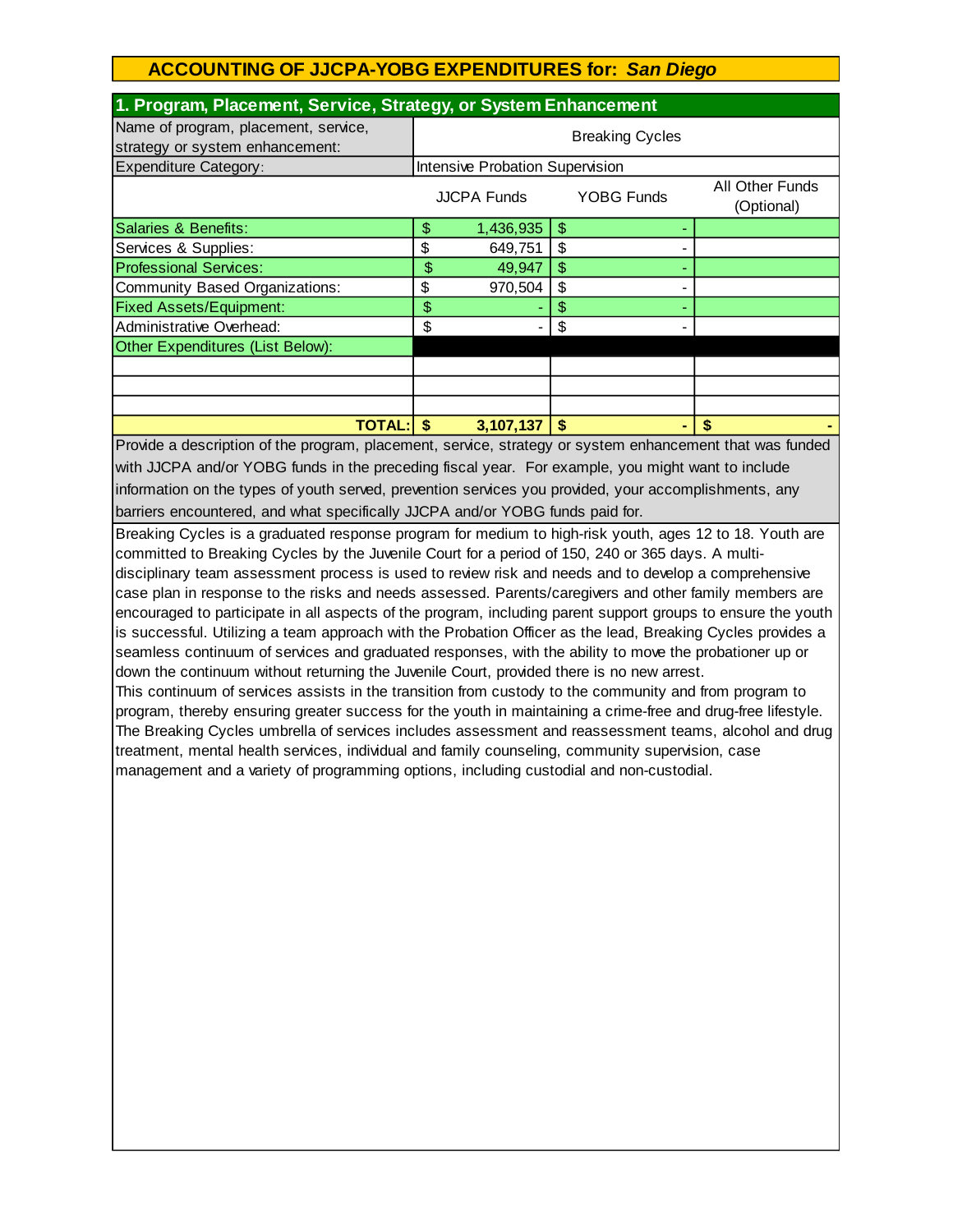| 2. Program, Placement, Service, Strategy, or System Enhancement         |                                  |           |                           |                               |  |
|-------------------------------------------------------------------------|----------------------------------|-----------|---------------------------|-------------------------------|--|
| Name of program, placement, service,<br>strategy or system enhancement: | Community Assessment Teams (CAT) |           |                           |                               |  |
| <b>Expenditure Category:</b>                                            | Development of Case Plan         |           |                           |                               |  |
|                                                                         | YOBG Funds<br>JJCPA Funds        |           |                           | All Other Funds<br>(Optional) |  |
| Salaries & Benefits:                                                    | \$                               | 345,722   | \$.                       |                               |  |
| Services & Supplies:                                                    | \$                               | 56,479    | \$                        |                               |  |
| <b>Professional Services:</b>                                           | \$                               | 87,384    | $\boldsymbol{\mathsf{S}}$ |                               |  |
| Community Based Organizations:                                          | \$                               | 4,788,820 | \$                        |                               |  |
| <b>Fixed Assets/Equipment:</b>                                          | \$                               |           | \$                        |                               |  |
| Administrative Overhead:                                                | \$                               |           | \$                        |                               |  |
| Other Expenditures (List Below):                                        |                                  |           |                           |                               |  |
|                                                                         |                                  |           |                           |                               |  |
|                                                                         |                                  |           |                           |                               |  |
|                                                                         |                                  |           |                           |                               |  |
| <b>TOTAL: \$</b>                                                        |                                  | 5,278,405 | \$.                       |                               |  |

Provide a description of the program, placement, service, strategy or system enhancement that was funded with JJCPA and/or YOBG funds in the preceding fiscal year. For example, you might want to include information on the types of youth served, prevention services you provided, your accomplishments, any barriers encountered, and what specifically JJCPA and/or YOBG funds paid for.

Community Assessment Teams (CAT) are community based and family oriented teams who utilize a multidisciplinary approach to provide case management services to youth. The teams are comprised of case managers, Probation Officers, alcohol and drug specialists, parent educators, mental health professionals, and school representatives. These services are alternatives to more formal action with the juvenile justice and education systems, such as detention, court, probation, expulsion, and correctional camps, which are costly to taxpayers. Many of these families have a history of substance abuse, sexual/physical abuse, limited education, and underdeveloped social skills.

The CAT program represents collaboration among the San Diego County Probation Department and various CBOs throughout the region. The County contracts with community agencies to provide the services with community agencies to provide services with the agencies collaborating with Probation Officers assigned to the regions.

Youth are referred to the program by Probation, schools, law enforcement, community-based agencies and self-referral. CAT offers a spectrum of prevention and low-level intervention support services including, but not limited to, case management, counseling, skills building, behavioral health, academic assistance, and community services.

Services are provided to address issues such as anger management problems, violence, alcohol and other drug use, gang involvement, school problems and other anti-social behaviors. After initial screening, the youth and family may be referred directly to services outside the program. Family assessments are completed as indicated and case managers collaborate with client families to develop case plans for increasing strengths and addressing issues.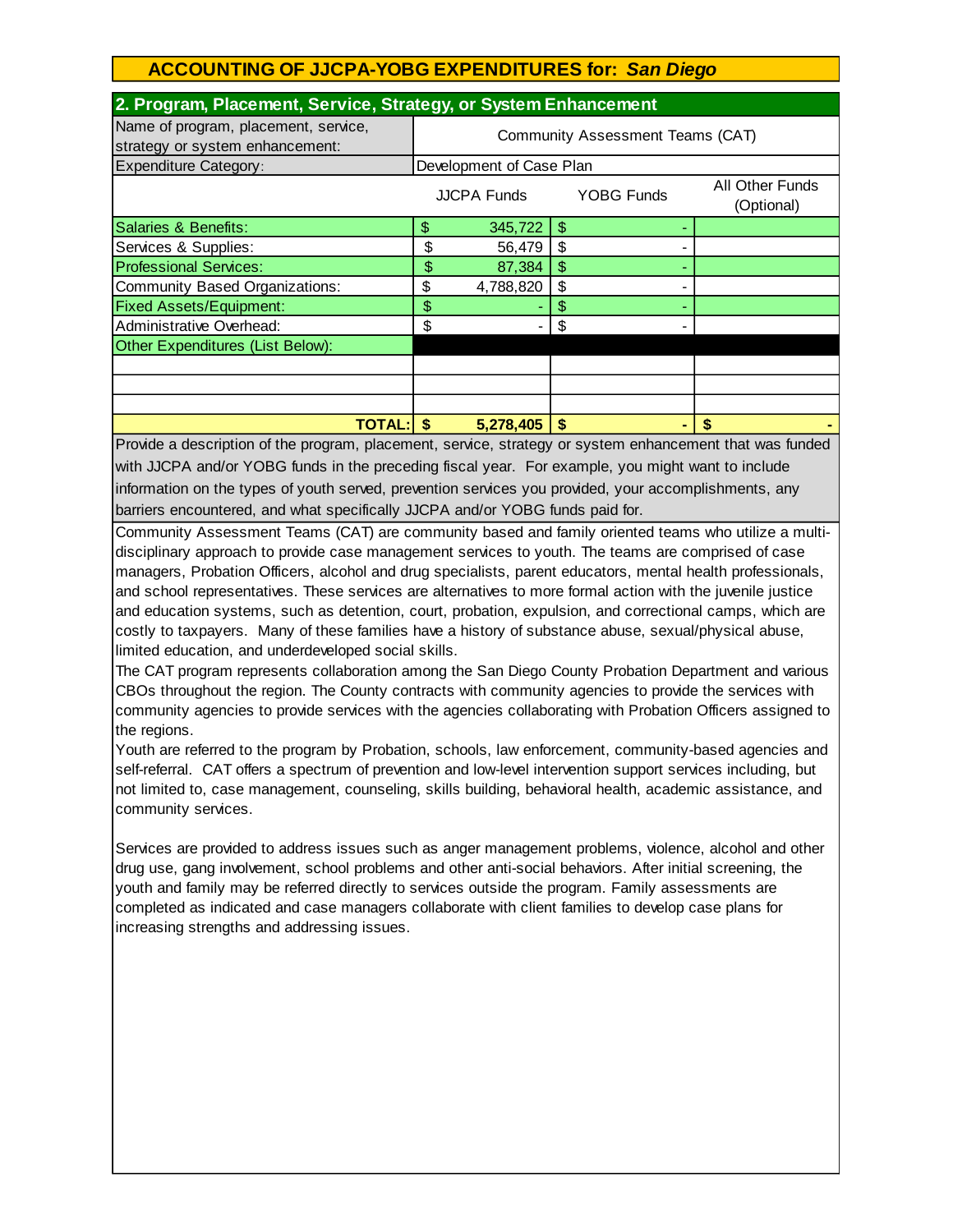| 3. Program, Placement, Service, Strategy, or System Emiancement         |                                                            |           |               |  |  |
|-------------------------------------------------------------------------|------------------------------------------------------------|-----------|---------------|--|--|
| Name of program, placement, service,<br>strategy or system enhancement: | Juvenile Drug Court & Substance Abuse Services (SAS)       |           |               |  |  |
| <b>Expenditure Category:</b>                                            | Intensive Probation Supervision                            |           |               |  |  |
|                                                                         | <b>JJCPA Funds</b><br><b>YOBG Funds</b><br>All Other Funds |           |               |  |  |
| Salaries & Benefits:                                                    | S                                                          | 305,344   | $\mathcal{S}$ |  |  |
| Services & Supplies:                                                    | \$                                                         | 86,920    | \$            |  |  |
| <b>Professional Services:</b>                                           | \$                                                         | 22,783    | \$            |  |  |
| Community Based Organizations:                                          | \$                                                         | 1,216,995 | \$            |  |  |
| <b>Fixed Assets/Equipment:</b>                                          | \$                                                         |           | \$            |  |  |
| Administrative Overhead:                                                | \$                                                         |           | \$            |  |  |
| Other Expenditures (List Below):                                        |                                                            |           |               |  |  |
|                                                                         |                                                            |           |               |  |  |
|                                                                         |                                                            |           |               |  |  |
|                                                                         |                                                            |           |               |  |  |
| <b>TOTAL:</b>                                                           | \$.                                                        | 1,632,042 | \$            |  |  |

#### **3. Program, Placement, Service, Strategy, or System Enhancement**

Provide a description of the program, placement, service, strategy or system enhancement that was funded with JJCPA and/or YOBG funds in the preceding fiscal year. For example, you might want to include information on the types of youth served, prevention services you provided, your accomplishments, any barriers encountered, and what specifically JJCPA and/or YOBG funds paid for.

The Juvenile Drug Court program (JDC) is a partnership of the Juvenile Court, Public Defender, District Attorney, Probation, Health and Human Services Agency/Behavioral Health Services, treatment providers and law enforcement. This program serves youth with substance abuse needs and a history of drug treatment non-compliance.

The program goal is to help youth eliminate addiction and reduce criminogenic needs through intensive supervision and recovery services. Program elements include frequent JDC appearances, outpatient treatment services, intensive supervision including frequent drug testing with incentives for compliant behavior and immediate consequences/sanctions for non-compliant behavior. Non-compliant events include testing positive for alcohol or other drugs, failing to attend treatment, refusing to participate in treatment, not attending school or failing to abide by the rules of their home or placement.

Juvenile Recovery Specialists (JRS) assigned to the Substance Abuse/JDC Unit refer minors to local substance abuse treatment programs. Substance abuse treatment providers report on minor's progress to the case worker. Case workers conduct field visits and drug testing at schools and homes. Probation Officers provide case management and progress reports to the court on community, school, and family issues. Before each JDC session, the JDC Team reviews each minor's progress, including treatment and his/her behavior in the community and at home. Compliance to individual case plan goals is required for program graduation.

The Substance Abuse Services (SAS) program was designed for youth with no prior substance abuse treatment experience. Through SAS, Juvenile Rehabilitation Specialists (JRS) provide case management, regular drug testing, and referral services through community based organizations.

Youth with moderate substance abuse issues submit to drug testing three times per month as long as they are able to maintain sobriety at a lower level of supervision.

Youth with a higher level of need are enrolled in a treatment program that includes more intensive probation supervision, as well as substance use classes. These youth are drug-tested a minimum of two times per month by Probation, in addition to testing conducted by the treatment program.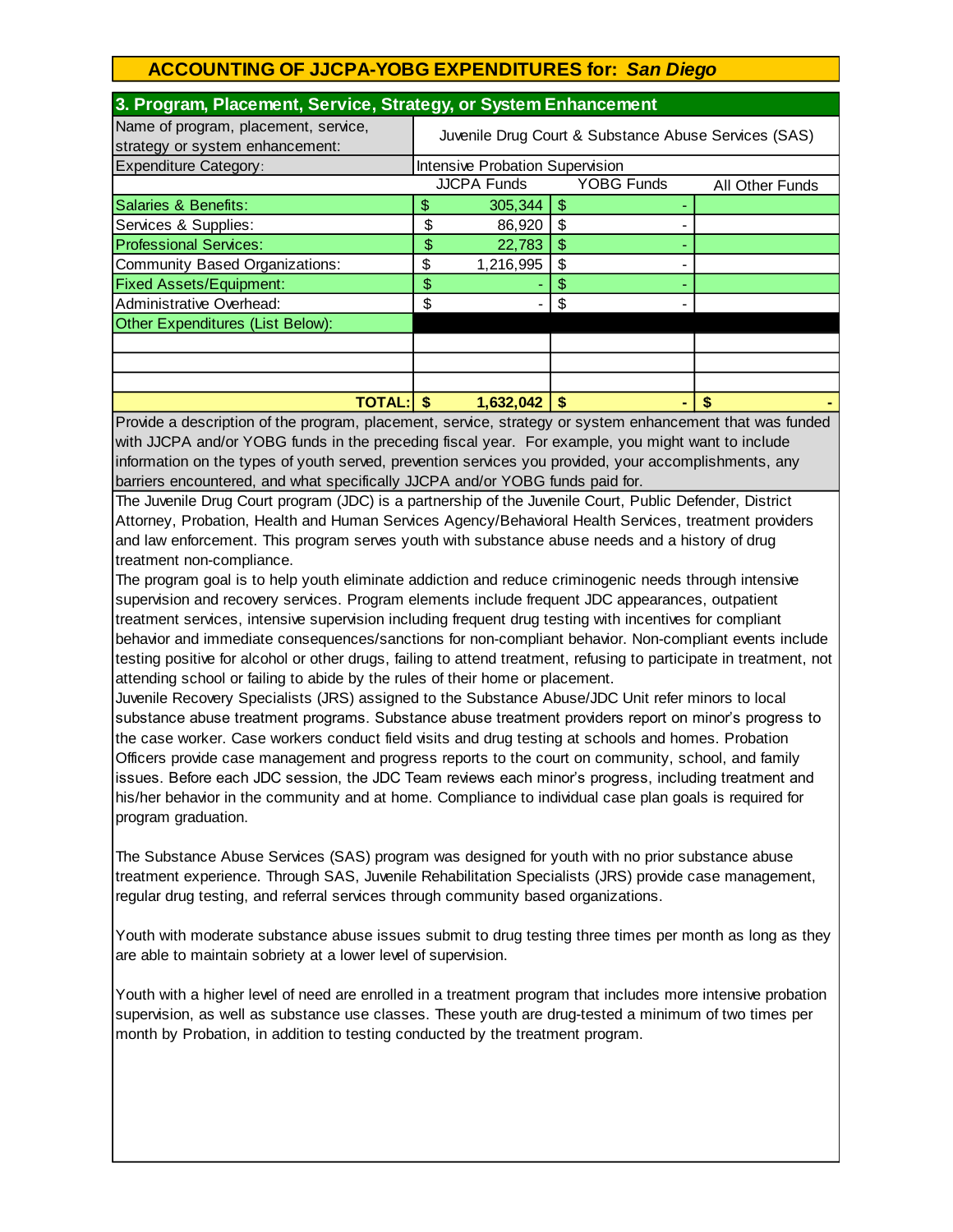| 4. Program, Placement, Service, Strategy, or System Enhancement         |                                   |                   |                 |  |  |  |  |
|-------------------------------------------------------------------------|-----------------------------------|-------------------|-----------------|--|--|--|--|
| Name of program, placement, service,<br>strategy or system enhancement: | Truancy Supervision Program (TSP) |                   |                 |  |  |  |  |
| Expenditure Category:                                                   | Intensive Probation Supervision   |                   |                 |  |  |  |  |
|                                                                         | <b>JJCPA Funds</b>                | <b>YOBG Funds</b> | All Other Funds |  |  |  |  |
| Salaries & Benefits:                                                    | \$                                | S                 |                 |  |  |  |  |
| Services & Supplies:                                                    | \$                                | S                 |                 |  |  |  |  |
| <b>Professional Services:</b>                                           | \$<br>10,871                      | \$                |                 |  |  |  |  |
| Community Based Organizations:                                          | \$                                | \$                |                 |  |  |  |  |
| <b>Fixed Assets/Equipment:</b>                                          | \$                                | \$                |                 |  |  |  |  |
| Administrative Overhead:                                                | \$                                | \$                |                 |  |  |  |  |
| Other Expenditures (List Below):                                        |                                   |                   |                 |  |  |  |  |
|                                                                         |                                   |                   |                 |  |  |  |  |
|                                                                         |                                   |                   |                 |  |  |  |  |
|                                                                         |                                   |                   |                 |  |  |  |  |
| <b>TOTAL:</b> I                                                         | -S<br>10,871                      | \$.               |                 |  |  |  |  |

Provide a description of the program, placement, service, strategy or system enhancement that was funded with JJCPA and/or YOBG funds in the preceding fiscal year. For example, you might want to include information on the types of youth served, prevention services you provided, your accomplishments, any barriers encountered, and what specifically JJCPA and/or YOBG funds paid for.

The Truancy Supervision Program (TSP) is a collaborative effort between the Juvenile Court, District Attorney, Primary Public Defender, Probation Department, the County Office of Education and various school districts that have identified habitually truant students. All parties collectively work to assist youth experiencing truancy issues that threaten their educational potential and put them at risk for further introduction into the juvenile justice system. Youth may be subject to court hearings to address their level of truancy to dissuade further involvement into the juvenile justice system. The Probation Department serves as the principal case manager to assist youth and their families with program requirements; the District Attorney refers youth identified during a screening process to community-based organizations for appropriate services.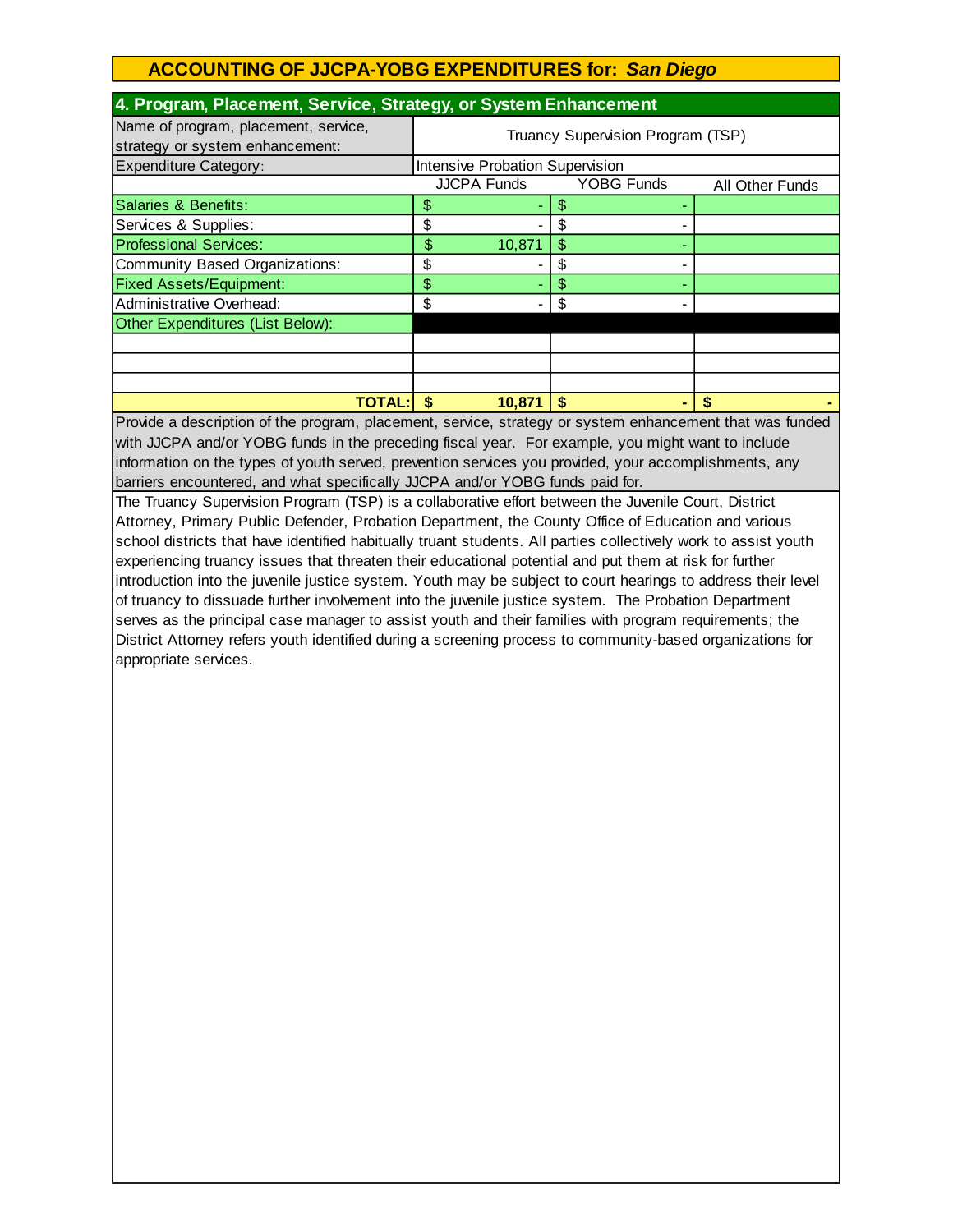| 3. Frogram, Flacement, Service, Strategy, or System Emilancement        |                                                              |                                 |    |  |  |
|-------------------------------------------------------------------------|--------------------------------------------------------------|---------------------------------|----|--|--|
| Name of program, placement, service,<br>strategy or system enhancement: | Juvenile Forensic Assistance for Stabilization and Treatment |                                 |    |  |  |
| <b>Expenditure Category:</b>                                            |                                                              | Intensive Probation Supervision |    |  |  |
|                                                                         | <b>JJCPA Funds</b><br><b>YOBG Funds</b><br>All Other Funds   |                                 |    |  |  |
| Salaries & Benefits:                                                    | \$                                                           |                                 |    |  |  |
| Services & Supplies:                                                    | \$                                                           |                                 |    |  |  |
| <b>Professional Services:</b>                                           | \$                                                           | 1,699                           | \$ |  |  |
| Community Based Organizations:                                          | \$                                                           | 49,567                          |    |  |  |
| <b>Fixed Assets/Equipment:</b>                                          | \$                                                           |                                 | S  |  |  |
| Administrative Overhead:                                                | \$                                                           |                                 |    |  |  |
| Other Expenditures (List Below):                                        |                                                              |                                 |    |  |  |
|                                                                         |                                                              |                                 |    |  |  |
|                                                                         |                                                              |                                 |    |  |  |
|                                                                         |                                                              |                                 |    |  |  |
| TOTAL:I                                                                 |                                                              | 51,266                          |    |  |  |

#### **5. Program, Placement, Service, Strategy, or System Enhancement**

Provide a description of the program, placement, service, strategy or system enhancement that was funded with JJCPA and/or YOBG funds in the preceding fiscal year. For example, you might want to include information on the types of youth served, prevention services you provided, your accomplishments, any barriers encountered, and what specifically JJCPA and/or YOBG funds paid for.

Juvenile Forensic Assistance for Stabilization and Treatment (JFAST) is a comprehensive, coordinated program that addresses the mental health needs of juvenile offenders. JFAST partners include the San Diego Superior Court, San Diego County Behavioral Health/Juvenile Forensic Services, the Probation Department, the District Attorney and the Public Defender. JFAST's mission is to promote rehabilitation and public safety, and to reduce recidivism by providing access to individualized treatment of mentally ill youth using a community treatment approach.

Implemented in July 2010, JFAST incorporates a collaborative, evidence-based drug court model to provide youth access to individualized treatment. Partners from the Probation Department, Juvenile Court, Public Defender, District Attorney, San Diego County Behavioral Health/Juvenile Forensic Services and a community based organization contractor make up the JFAST team. The team meets weekly to review candidates for the program, develop treatment plans and assess youth progress/graduation criteria. The program's objective is to enroll participants in individualized mental health programs that utilize a community treatment approach, which can include individual and/or group therapy, case management, wraparound services, the San Diego Regional Center, education assistance as well as referrals to medication assistance.

The program also uses a combination of incentives and sanctions to encourage positive behavior or address program noncompliance. Youth who are accepted in the JFAST program typically have a mental health diagnosis beyond an Axis I – Conduct Disorder. The JFAST program works with participants who have experienced significant mental health episodes which threaten in-home placement and may place them at risk for removal to a group home or residential treatment facility.

JFAST is one of the last available options to keep youth in their home prior to a recommendation to the court for commitment into a residential treatment facility.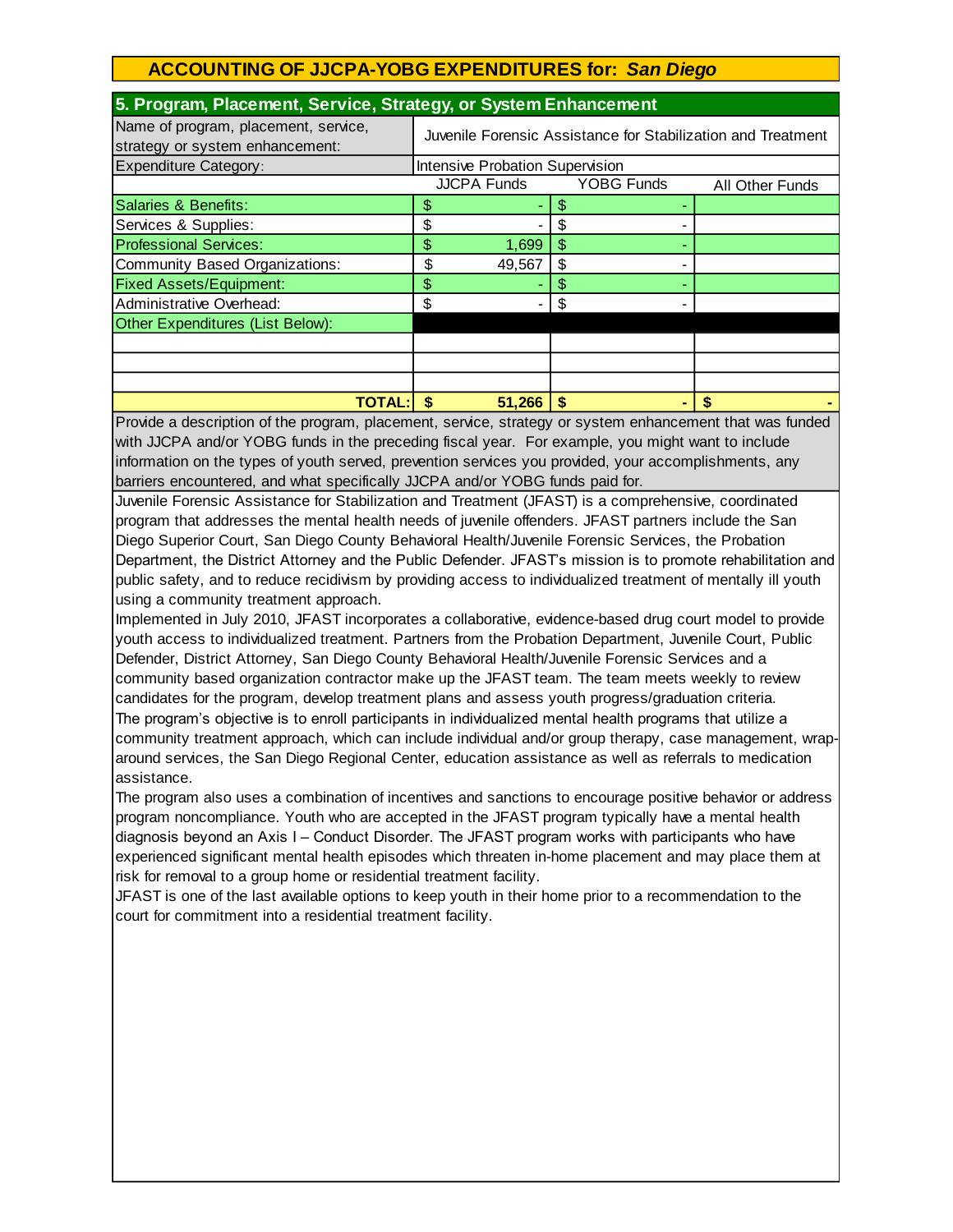| 6. Program, Placement, Service, Strategy, or System Enhancement         |                                      |    |                   |    |                 |
|-------------------------------------------------------------------------|--------------------------------------|----|-------------------|----|-----------------|
| Name of program, placement, service,<br>strategy or system enhancement: | Juvenile Hall Youthful Offender Unit |    |                   |    |                 |
| <b>Expenditure Category:</b>                                            | Juvenile Hall                        |    |                   |    |                 |
|                                                                         | <b>JJCPA Funds</b>                   |    | <b>YOBG Funds</b> |    | All Other Funds |
| Salaries & Benefits:                                                    | \$                                   | S  | 2,201,378         | \$ | 1,363,484       |
| Services & Supplies:                                                    | \$                                   | \$ | 2,338,666         | \$ | 580,284         |
| <b>Professional Services:</b>                                           | \$                                   |    |                   |    |                 |
| <b>Community Based Organizations:</b>                                   | \$<br>-                              |    |                   |    |                 |
| <b>Fixed Assets/Equipment:</b>                                          | \$<br>۰                              |    |                   |    |                 |
| Administrative Overhead:                                                | \$                                   | \$ | 446,440           | \$ | 276,514         |
| Other Expenditures (List Below):                                        |                                      |    |                   |    |                 |
|                                                                         |                                      |    |                   |    |                 |
|                                                                         |                                      |    |                   |    |                 |
|                                                                         |                                      |    |                   |    |                 |
| <b>TOTAL:I</b>                                                          | S<br>۰                               |    | 4,986,484         | S  | 2,220,282       |

Provide a description of the program, placement, service, strategy or system enhancement that was funded with JJCPA and/or YOBG funds in the preceding fiscal year. For example, you might want to include information on the types of youth served, prevention services you provided, your accomplishments, any barriers encountered, and what specifically JJCPA and/or YOBG funds paid for.

The County of San Diego Probation Department's Youthful Offender Unit institutional program will continue to provide custodial programming, coordination and oversight of services to ensure that the needs of participant youth are met.

Risk assessments are conducted to measure participant alcohol and drug involvement, risk and resiliency metrics, literacy, educational level, and competencies. A multi-disciplinary team creates individual case plans, which include re-entry rehabilitative services for each youth. All youth housed in this custodial program are provided with individual cognitive behavioral therapy and group programs.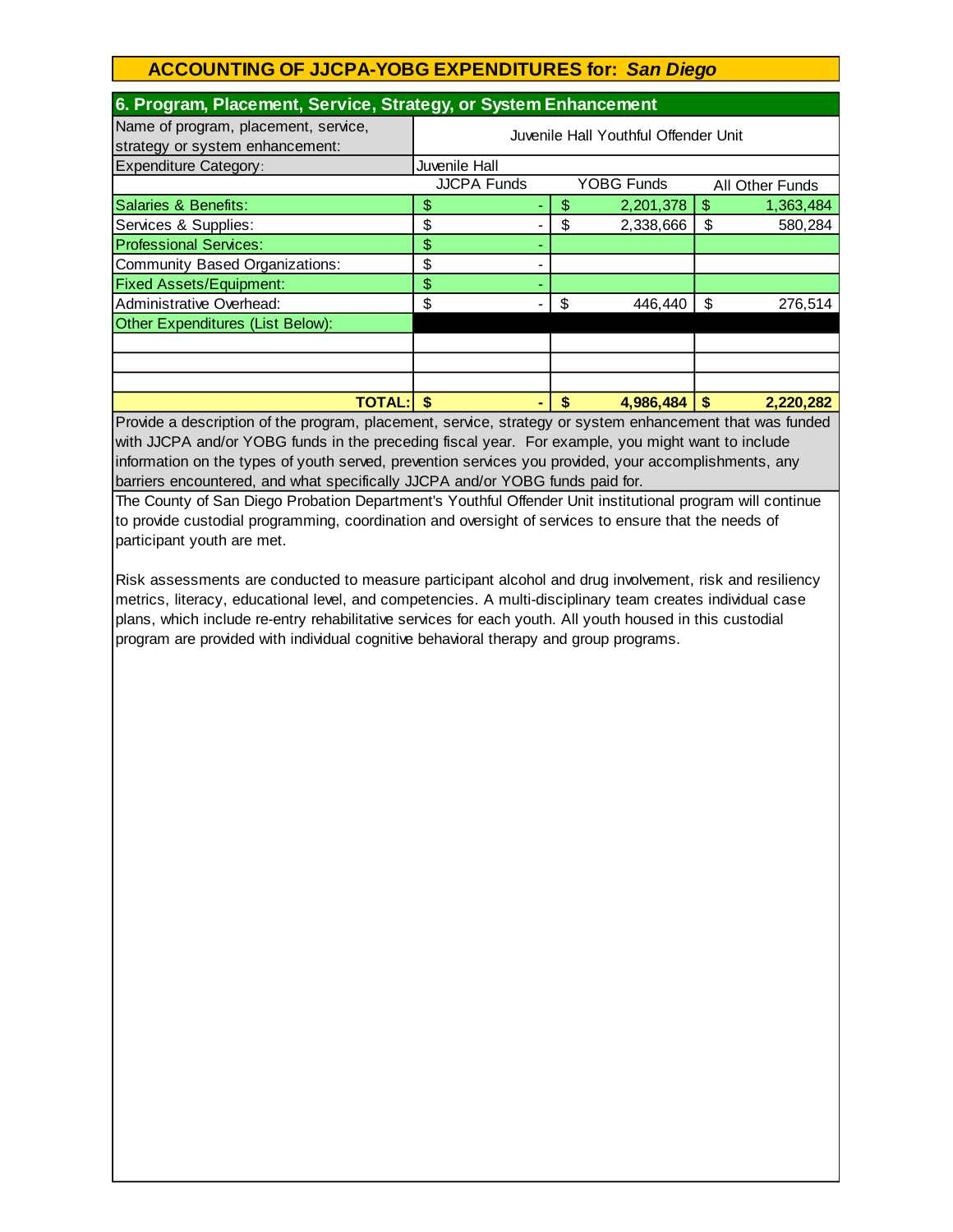| 7. Program, Placement, Service, Strategy, or System Enhancement         |                                                     |                 |               |  |  |  |
|-------------------------------------------------------------------------|-----------------------------------------------------|-----------------|---------------|--|--|--|
| Name of program, placement, service,<br>strategy or system enhancement: | <b>Community Supervision</b>                        |                 |               |  |  |  |
| <b>Expenditure Category:</b>                                            | <b>Re-Entry or Aftercare Services</b>               |                 |               |  |  |  |
|                                                                         | <b>JJCPA Funds</b><br>YOBG Funds<br>All Other Funds |                 |               |  |  |  |
| Salaries & Benefits:                                                    | \$                                                  | 990,363<br>\$   | \$.<br>24,067 |  |  |  |
| Services & Supplies:                                                    | \$                                                  | \$<br>266,856   |               |  |  |  |
| <b>Professional Services:</b>                                           | \$                                                  |                 |               |  |  |  |
| Community Based Organizations:                                          | \$                                                  |                 |               |  |  |  |
| <b>Fixed Assets/Equipment:</b>                                          | \$                                                  |                 |               |  |  |  |
| Administrative Overhead:                                                | \$                                                  | 98,478<br>S     | \$<br>107,248 |  |  |  |
| Other Expenditures (List Below):                                        |                                                     |                 |               |  |  |  |
|                                                                         |                                                     |                 |               |  |  |  |
|                                                                         |                                                     |                 |               |  |  |  |
|                                                                         |                                                     |                 |               |  |  |  |
| <b>TOTAL:</b>                                                           | \$                                                  | 1,355,697<br>\$ | \$<br>131,315 |  |  |  |

Provide a description of the program, placement, service, strategy or system enhancement that was funded with JJCPA and/or YOBG funds in the preceding fiscal year. For example, you might want to include information on the types of youth served, prevention services you provided, your accomplishments, any barriers encountered, and what specifically JJCPA and/or YOBG funds paid for.

Upon a participant's release into the community, County of San Diego Probation supervision begins. A Probation Officer will be assigned to each youth who will aid in the youth's transition from detention into the community. Supervision focuses on a case plan prepared through a risk assessment tool to identify the top areas for the Probation Officer to focus on with the youth and family. The Probation Officer makes referrals to community-based treatment programs which may include, but are not limited to, gang intervention, mental health, drug/alcohol treatment, relationship violence prevention and education continuation. The Probation Officer stays engaged with the youth, family and service providers to work with the youth towards positive behavior change and completion of Probation conditions. Ultimately the goal is for the youth to become a law abiding and thriving citizen of the community.

All Probation Officers are trained in Integrated Behavioral Intervention Strategies (IBIS), which is an Evidence Based Practice (EBP) of teaching Probation Officers skills on how to interact and approach youth and families through motivational interviewing and cognitive-based tools.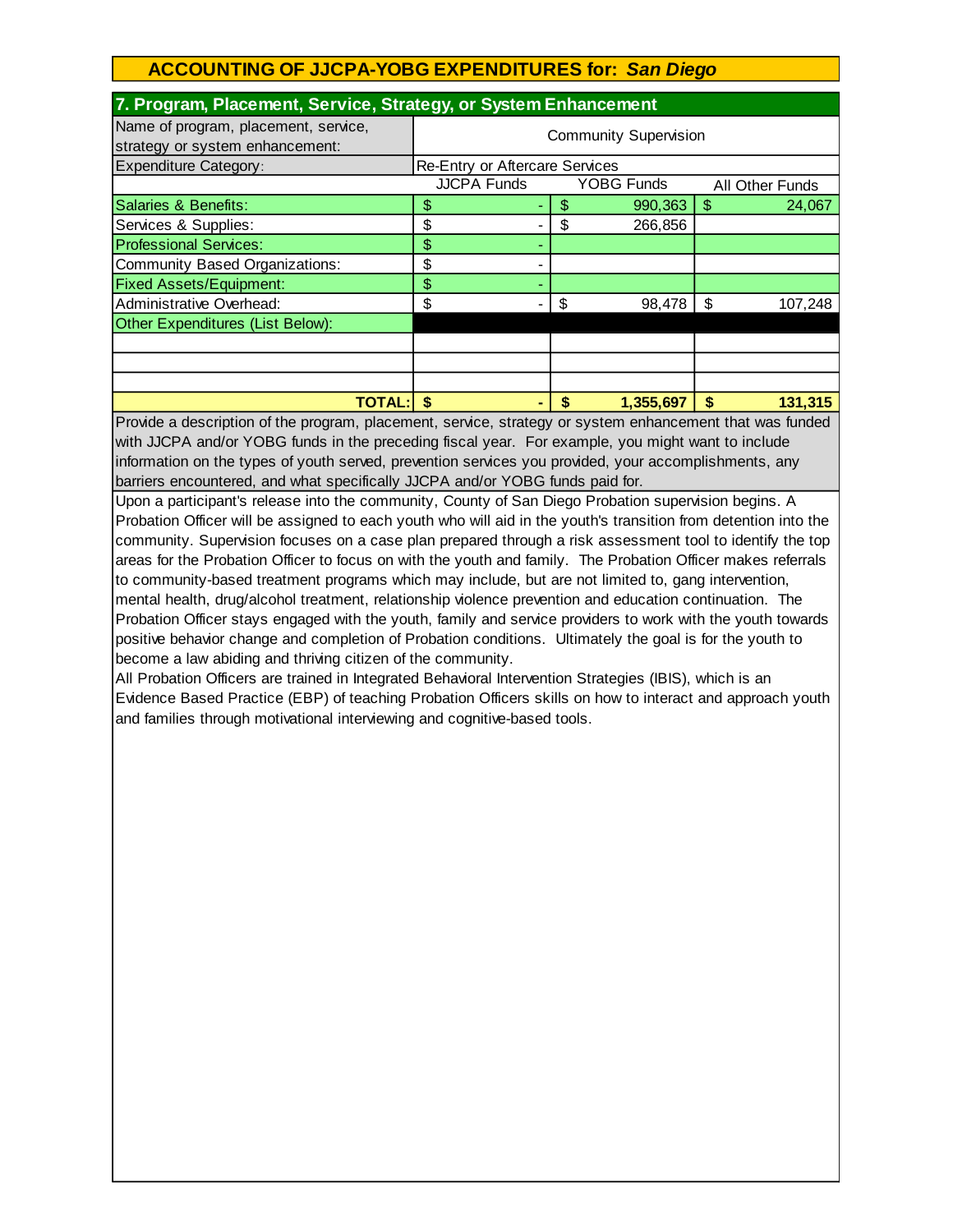| 8. Program, Placement, Service, Strategy, or System Enhancement         |                                                            |              |  |  |
|-------------------------------------------------------------------------|------------------------------------------------------------|--------------|--|--|
| Name of program, placement, service,<br>strategy or system enhancement: | Reading Legacies                                           |              |  |  |
| <b>Expenditure Category:</b>                                            | Life/Independent Living Skills Training/Education          |              |  |  |
|                                                                         | <b>JJCPA Funds</b><br><b>YOBG Funds</b><br>All Other Funds |              |  |  |
| Salaries & Benefits:                                                    | \$                                                         |              |  |  |
| Services & Supplies:                                                    | \$                                                         |              |  |  |
| <b>Professional Services:</b>                                           | \$                                                         | \$<br>40,058 |  |  |
| Community Based Organizations:                                          | \$                                                         |              |  |  |
| <b>Fixed Assets/Equipment:</b>                                          | \$                                                         |              |  |  |
| Administrative Overhead:                                                | \$                                                         |              |  |  |
| Other Expenditures (List Below):                                        |                                                            |              |  |  |
|                                                                         |                                                            |              |  |  |
|                                                                         |                                                            |              |  |  |
|                                                                         |                                                            |              |  |  |
| <b>TOTAL:</b>                                                           | S                                                          | S<br>40,058  |  |  |

Provide a description of the program, placement, service, strategy or system enhancement that was funded with JJCPA and/or YOBG funds in the preceding fiscal year. For example, you might want to include information on the types of youth served, prevention services you provided, your accomplishments, any barriers encountered, and what specifically JJCPA and/or YOBG funds paid for.

Literacy services are provided to probationers who are Department of Juvenile Justice (DJJ) or DJJ eligible youth. This program assists youth in uniting with their families through the bonding experience of reading aloud together. Participants are recorded reading a book; a DVD of the recording along with the book that was read is sent home to the participant's children or children in the participant's family life.

Literacy has shown to be an Evidence-Based Practice that may positively impact recidivism. It also raises the self-esteem and confidence of participants, many whom request repeat participation after receiving positive feedback from family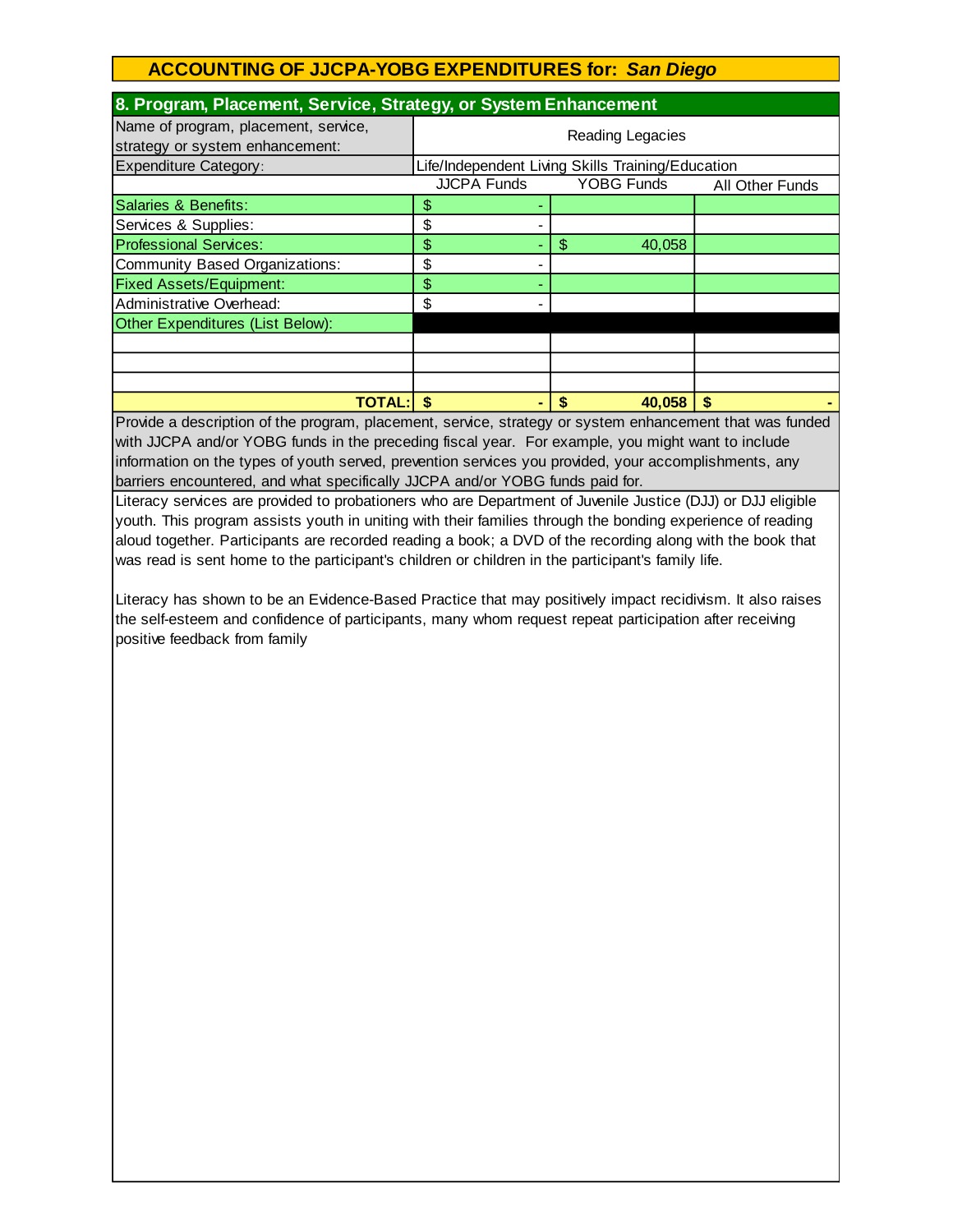| 9. Program, Placement, Service, Strategy, or System Enhancement         |                                                            |              |  |  |
|-------------------------------------------------------------------------|------------------------------------------------------------|--------------|--|--|
| Name of program, placement, service,<br>strategy or system enhancement: | <b>Transitional Housing</b>                                |              |  |  |
| <b>Expenditure Category:</b>                                            | <b>Transitional Living Services/Placement</b>              |              |  |  |
|                                                                         | <b>JJCPA Funds</b><br><b>YOBG Funds</b><br>All Other Funds |              |  |  |
| Salaries & Benefits:                                                    | \$                                                         |              |  |  |
| Services & Supplies:                                                    | \$                                                         |              |  |  |
| <b>Professional Services:</b>                                           | \$                                                         | \$<br>23,330 |  |  |
| Community Based Organizations:                                          | \$                                                         |              |  |  |
| <b>Fixed Assets/Equipment:</b>                                          | \$                                                         |              |  |  |
| Administrative Overhead:                                                | \$                                                         |              |  |  |
| Other Expenditures (List Below):                                        |                                                            |              |  |  |
|                                                                         |                                                            |              |  |  |
|                                                                         |                                                            |              |  |  |
|                                                                         |                                                            |              |  |  |
| TOTAL:IS                                                                |                                                            | 23,330       |  |  |

Provide a description of the program, placement, service, strategy or system enhancement that was funded with JJCPA and/or YOBG funds in the preceding fiscal year. For example, you might want to include information on the types of youth served, prevention services you provided, your accomplishments, any barriers encountered, and what specifically JJCPA and/or YOBG funds paid for.

The Probation Department has ongoing contracts with multiple providers for transitional housing and supportive case management services for youth age 18 and older who are being released from custodial settings and have no stable housing.

Stable living environments positively impact life skills, increase self-sufficiency, and may lead to successful employment and a higher standard of living.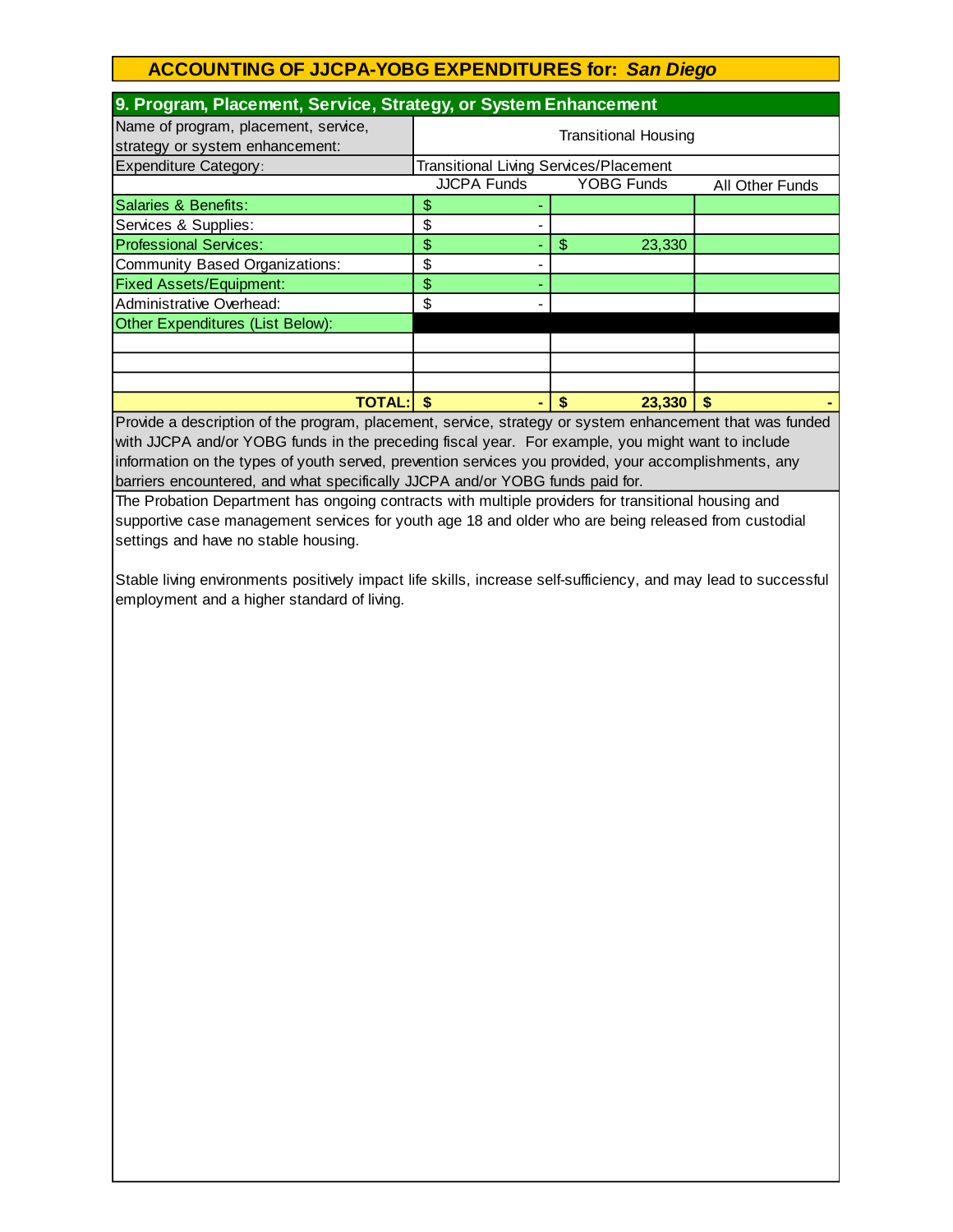| 10. Program, Placement, Service, Strategy, or System Enhancement        |                                                            |                 |    |  |
|-------------------------------------------------------------------------|------------------------------------------------------------|-----------------|----|--|
| Name of program, placement, service,<br>strategy or system enhancement: | Youthful Offender Rehabilitative Program                   |                 |    |  |
| <b>Expenditure Category:</b>                                            | <b>Pro-Social Skills Training</b>                          |                 |    |  |
|                                                                         | <b>JJCPA Funds</b><br><b>YOBG Funds</b><br>All Other Funds |                 |    |  |
| Salaries & Benefits:                                                    | \$                                                         |                 |    |  |
| Services & Supplies:                                                    | \$                                                         |                 |    |  |
| <b>Professional Services:</b>                                           | \$                                                         | \$<br>1,051,999 |    |  |
| Community Based Organizations:                                          | \$                                                         |                 |    |  |
| <b>Fixed Assets/Equipment:</b>                                          | \$                                                         |                 |    |  |
| Administrative Overhead:                                                | \$                                                         |                 |    |  |
| Other Expenditures (List Below):                                        |                                                            |                 |    |  |
|                                                                         |                                                            |                 |    |  |
|                                                                         |                                                            |                 |    |  |
|                                                                         |                                                            |                 |    |  |
| <b>TOTAL:</b>                                                           | \$                                                         | 1,051,999<br>S  | \$ |  |

Provide a description of the program, placement, service, strategy or system enhancement that was funded with JJCPA and/or YOBG funds in the preceding fiscal year. For example, you might want to include information on the types of youth served, prevention services you provided, your accomplishments, any barriers encountered, and what specifically JJCPA and/or YOBG funds paid for.

The Probation Department has ongoing contracts with Second Chance, a community-based organization, to provide services to Department of Juvenile Justice (DJJ) and DJJ-eligible youth who have demonstrated behavioral difficulties, including delinquency, substance abuse, and/or mental health problems. The primary emphasis of services is placed on group counseling, educational activity, and individual supportive counseling as needed. These services are provided both within institutions and outside, in the community.

Funds will pay for cognitive behavioral therapy, literacy education, aggression replacement, victim impact/awareness, violence prevention, gang influence and gender-specific training, as well as direct mental health therapy.